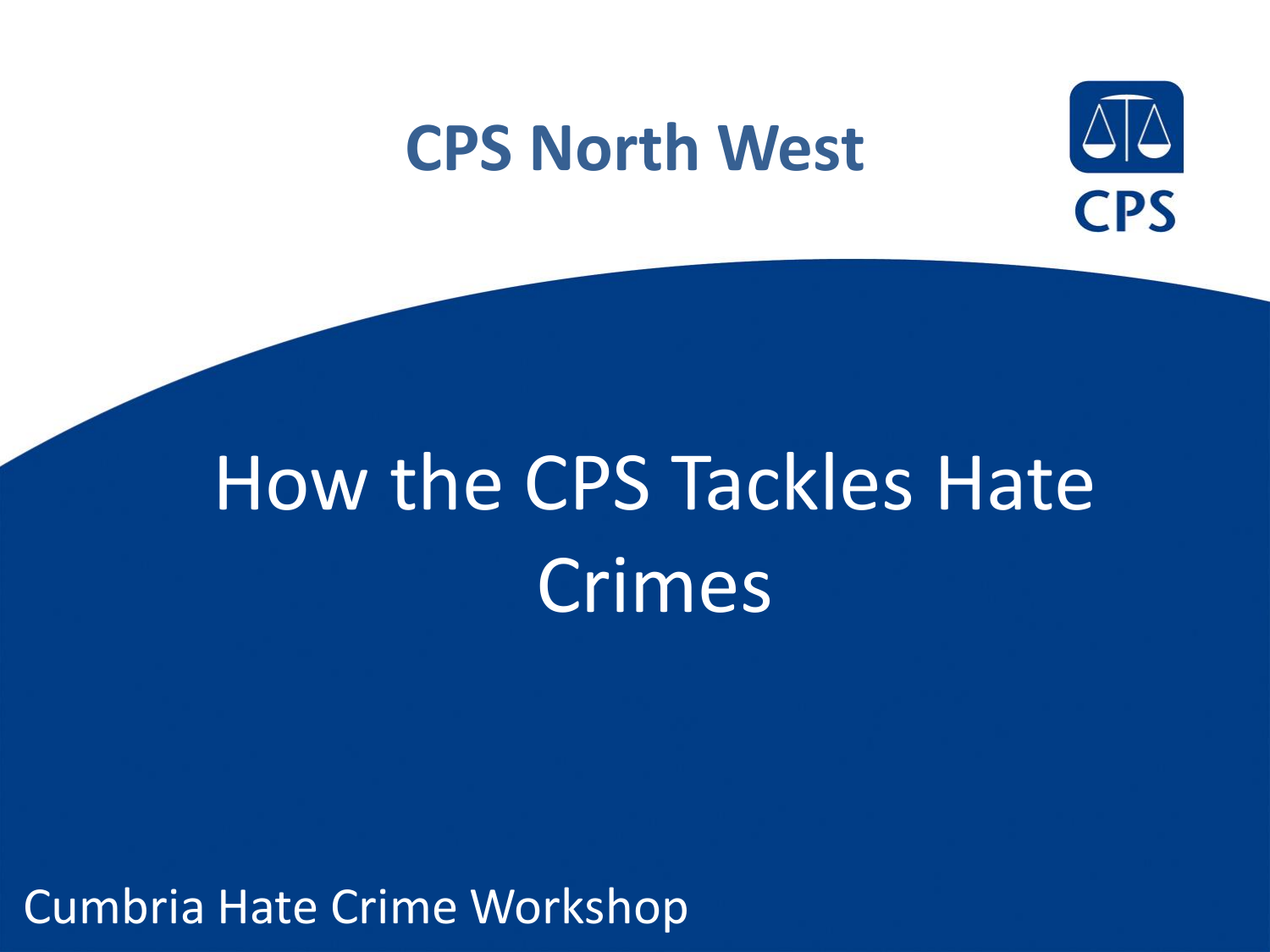## Who are the CPS?

The Crown Prosecution Service (CPS) is the principal prosecuting authority for England and Wales, acting independently in criminal cases investigated by the police and others.

The CPS:

- decides which cases should be prosecuted keeping them all under continuous review;
- determines the appropriate charges in more serious or complex cases – advising the police during the early stages of investigations;
- prepares cases and presents them at court using a range of inhouse advocates, self-employed advocates or agents in court; and
- provides information, assistance and support to victims and prosecution witnesses.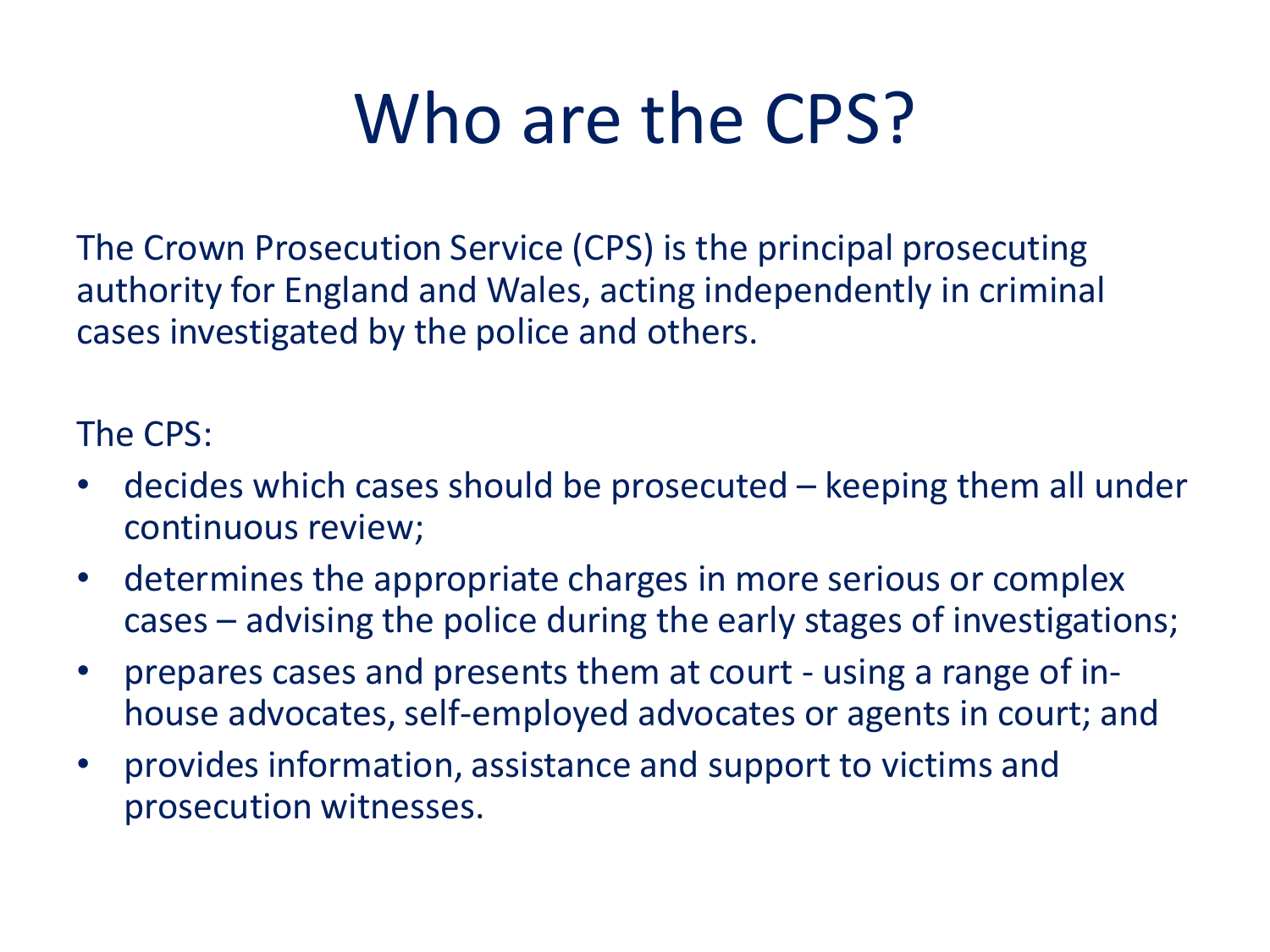### Decision to prosecute

(The Full Code and Threshold Test)



The CPS decide whether or not to prosecute by applying the Code for Crown Prosecutors and any relevant policies to the facts of the particular case.

Although the police and the CPS work closely together, we are completely independent of each other and the final responsibility for the decision as to whether or not to proceed with an offence that has been charged rests with the prosecution service.

In reaching this decision we apply the Full Code Test and ask two questions:

- 1. Is there enough evidence against the defendant?
- 2. Is a prosecution required in the Public Interest ?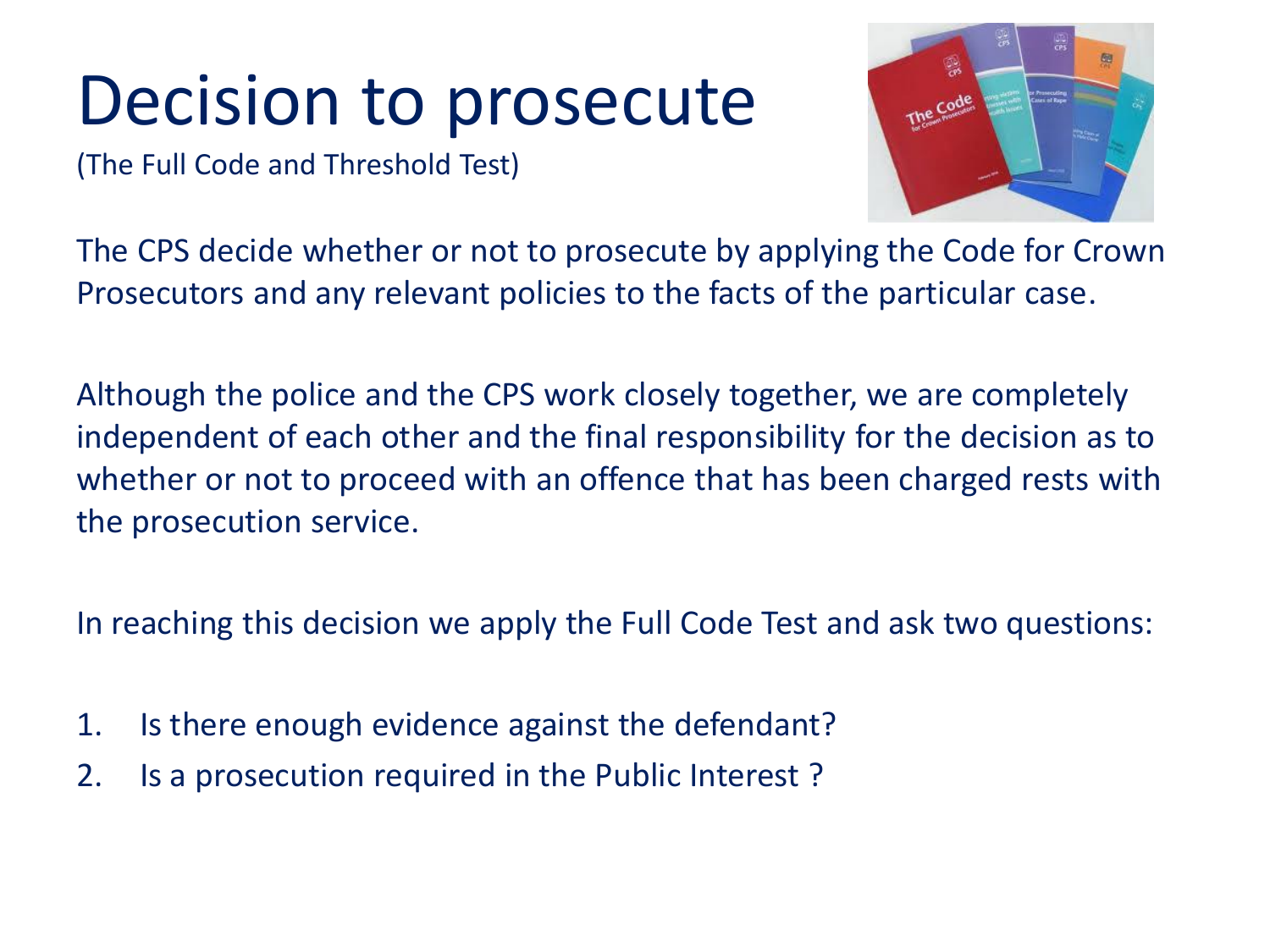### **The first test – the evidential test**

- Crown Prosecutors must first be satisfied that there is enough evidence to provide a "realistic prospect of conviction against each defendant on each charge".
- If the case does not pass the first test based on the strength of the evidence, it must not go ahead, no matter how important or serious it may be.
- This is because we have reached the view that the court is not likely to convict the defendant of the crime alleged.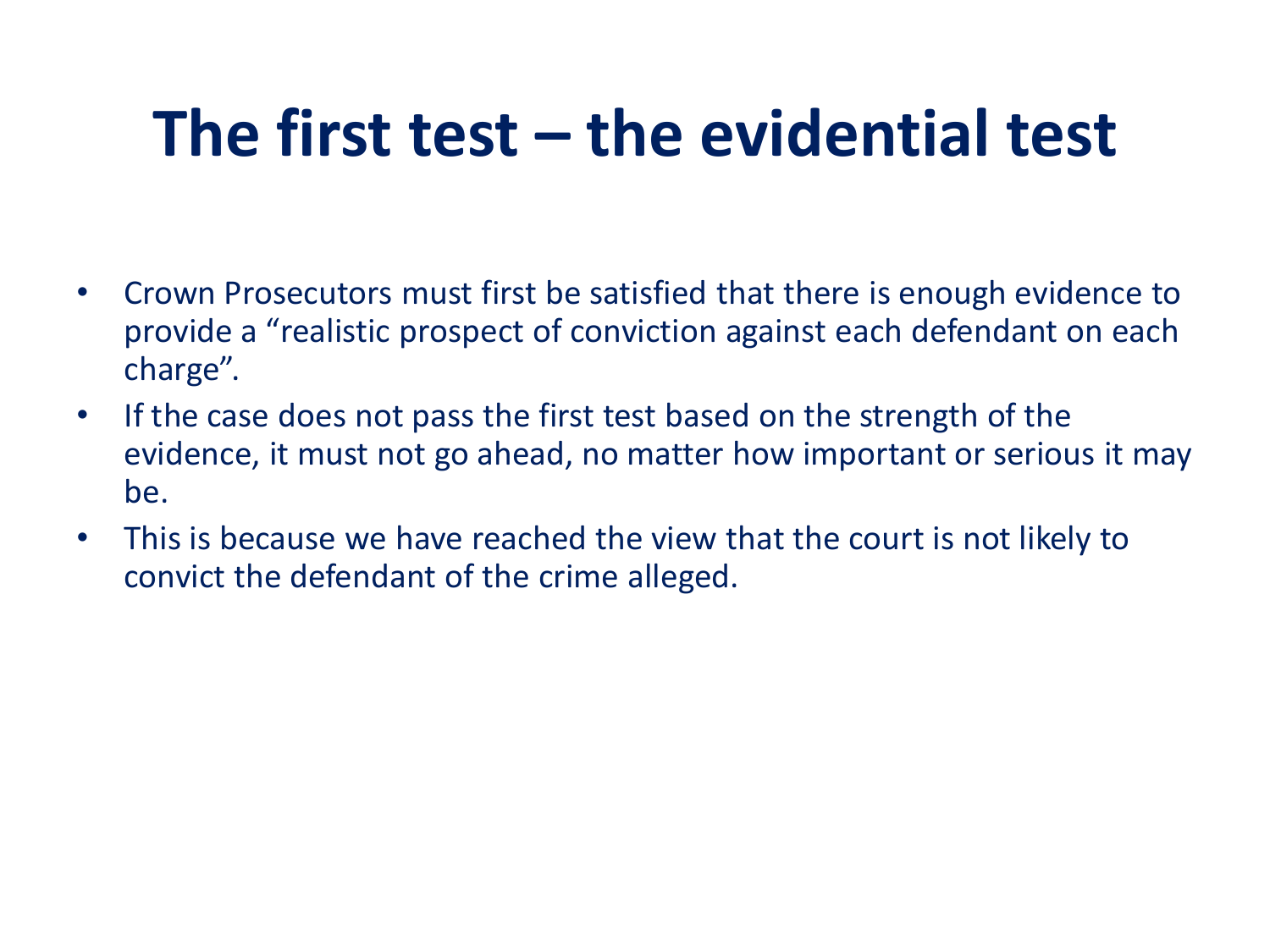### **The second test – the public interest test**

- If the case does pass the evidential test, Crown Prosecutors must then decide if a prosecution is needed in the public interest.
- A prosecution will usually take place "unless there are public interest factors tending against prosecution which clearly outweigh those tending in favour".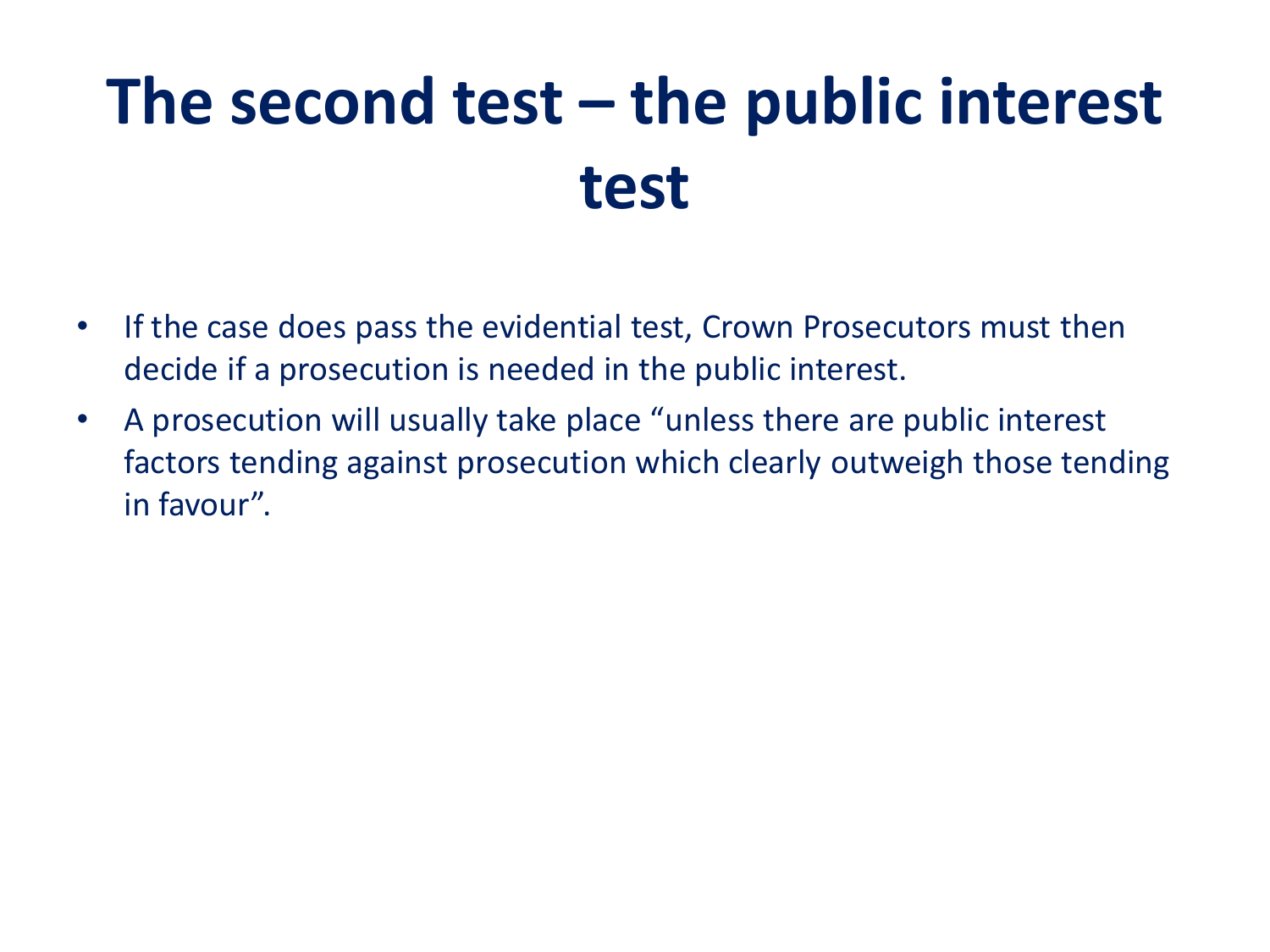## The Code for Crown Prosecutors

Some of the other public interest factors that we will consider are:

- the seriousness of the offence;
- the victim's injuries whether physical or psychological;
- if the defendant used a weapon;
- if the defendant has made any threats before or after the attack;
- if the defendant planned the attack;
- the chances of the defendant offending again;
- the continuing threat to the health and safety of the victim or anyone else who is, or may become, involved;
- the victim's relationship with the defendant; and the defendant's criminal history.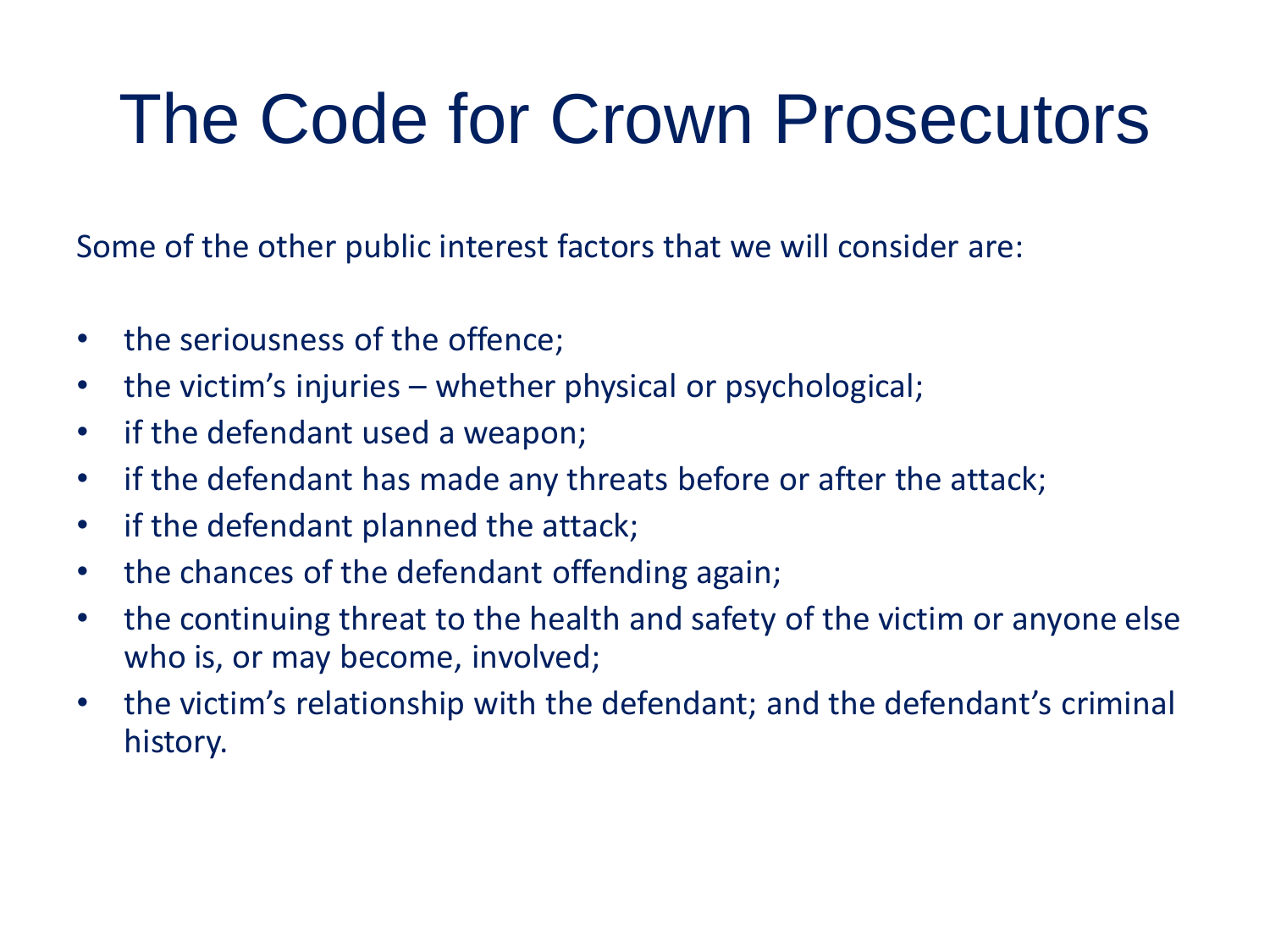## Code for Crown Prosecutors – Hate Crime

- In cases of hate crime as in all cases the reviewing prosecutor must apply the Code for Crown Prosecutors.
- If there is sufficient evidence to proceed without the evidence of the victim, then subject to the public interest test, the case may still be able to proceed.
- However it is in our interest to support victims to make our cases stronger.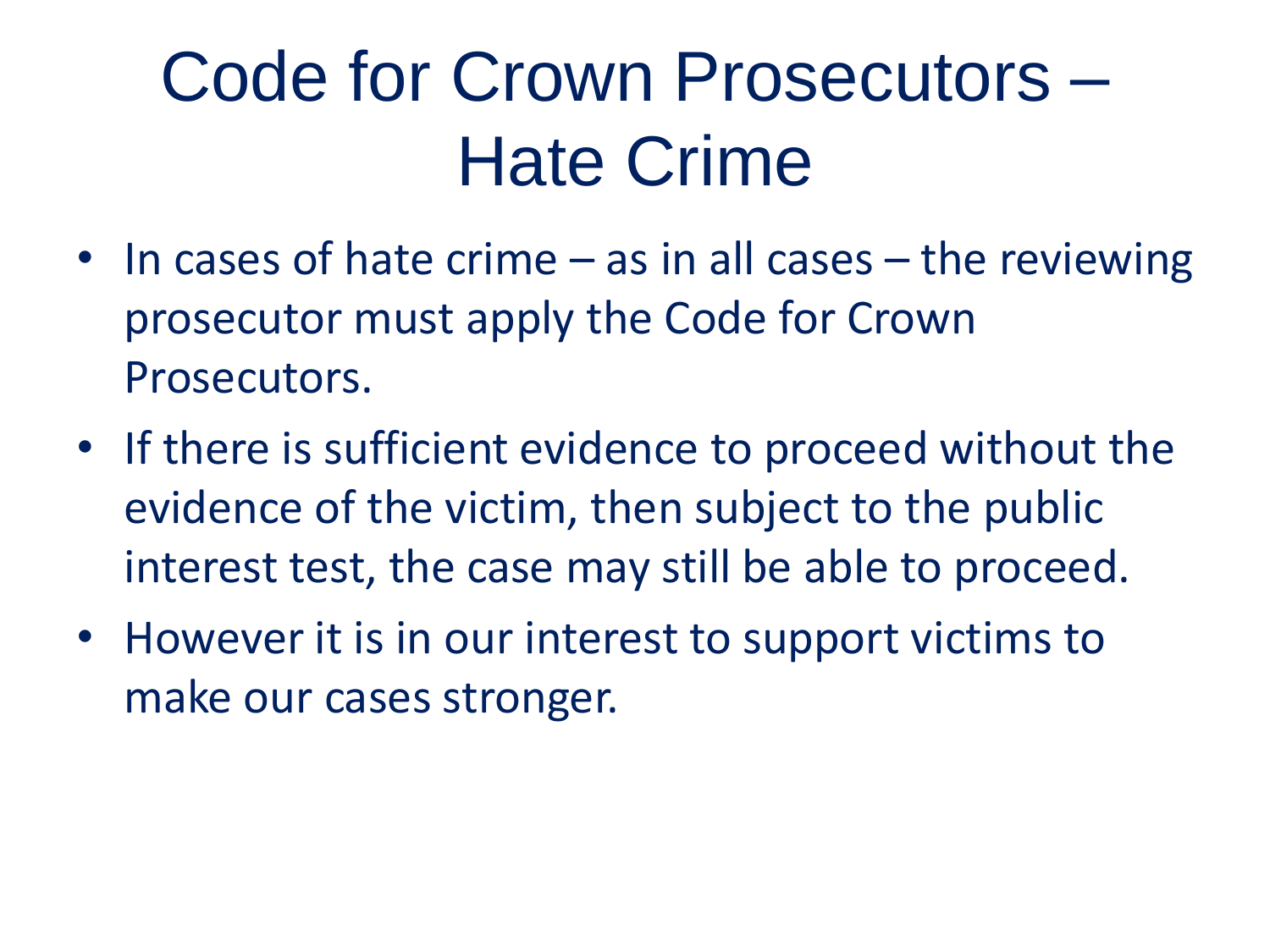

"All crime is unacceptable but offences that are driven by hostility or hatred based on personal characteristics are particularly damaging to any civilised society."

**Kier Starmer QC, February 2012**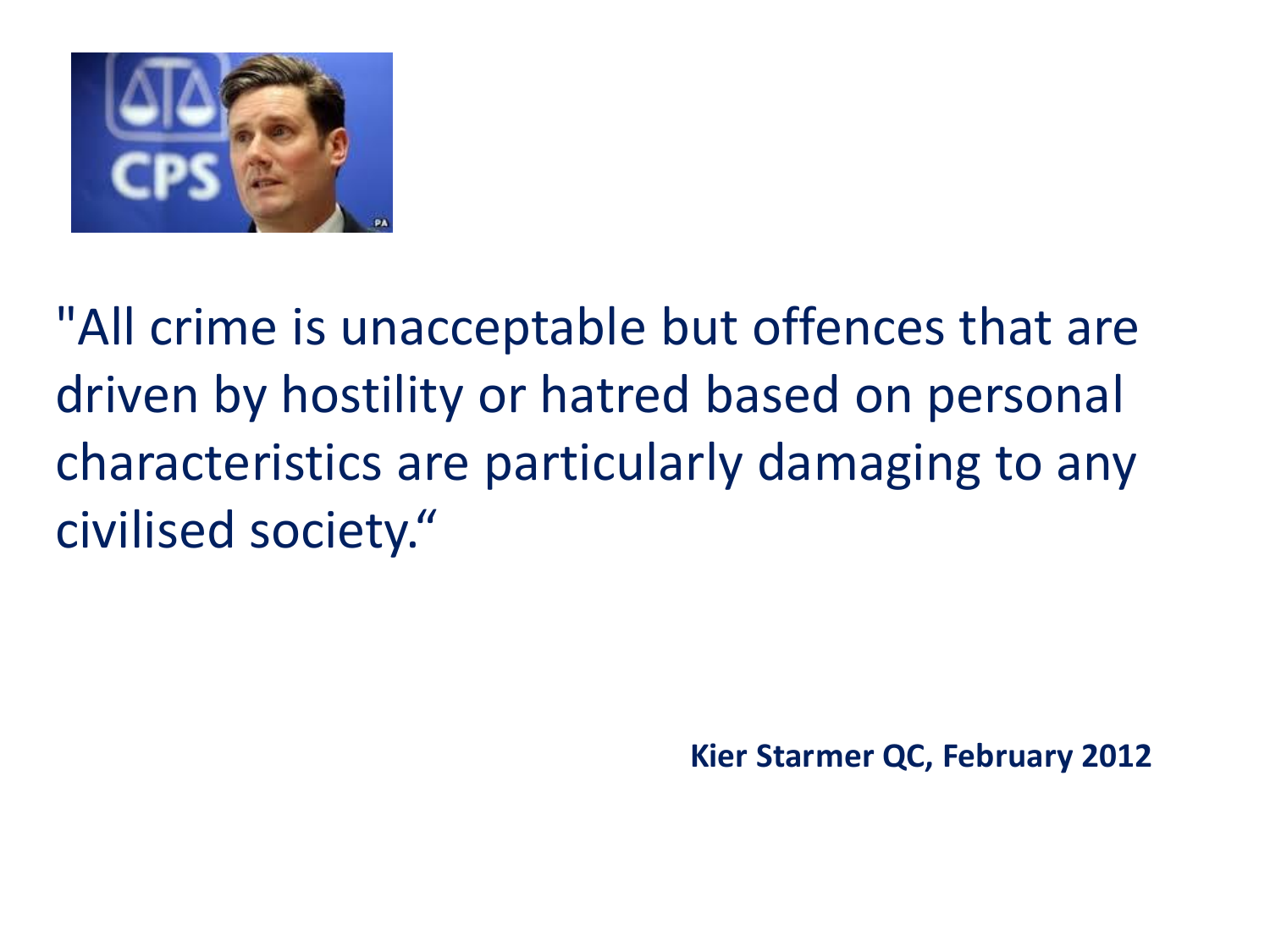### What is a Hate Incident?

A Hate Incident is "Any non-crime incident which is perceived by the victim or any other person to be motivated by hostility or prejudice based on a person's race or perceived race"

Or a person's disability, religion, sexual orientation or a person's transgender identity (or alternative sub culture in GMP)

**ACPO / CPS definition**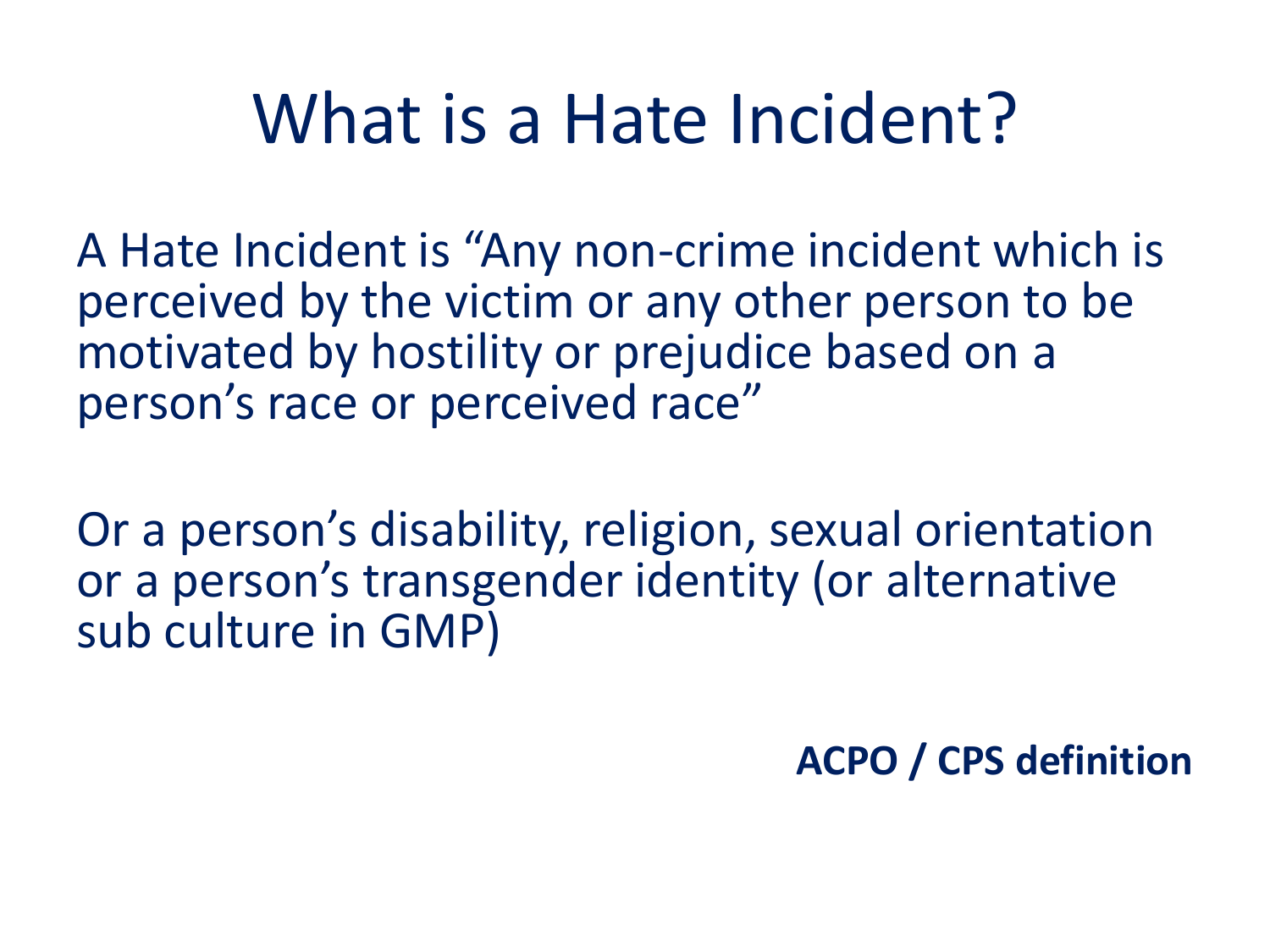# What is a Hate Crime?



A Hate Crime is "Any criminal offence which is perceived by the victim or any other person to be motivated by hostility or prejudice based on a person's race or perceived race"

Or a person's disability, religion, sexual orientation or a person's transgender identity (or alternative sub culture in GMP)

**ACPO / CPS definition**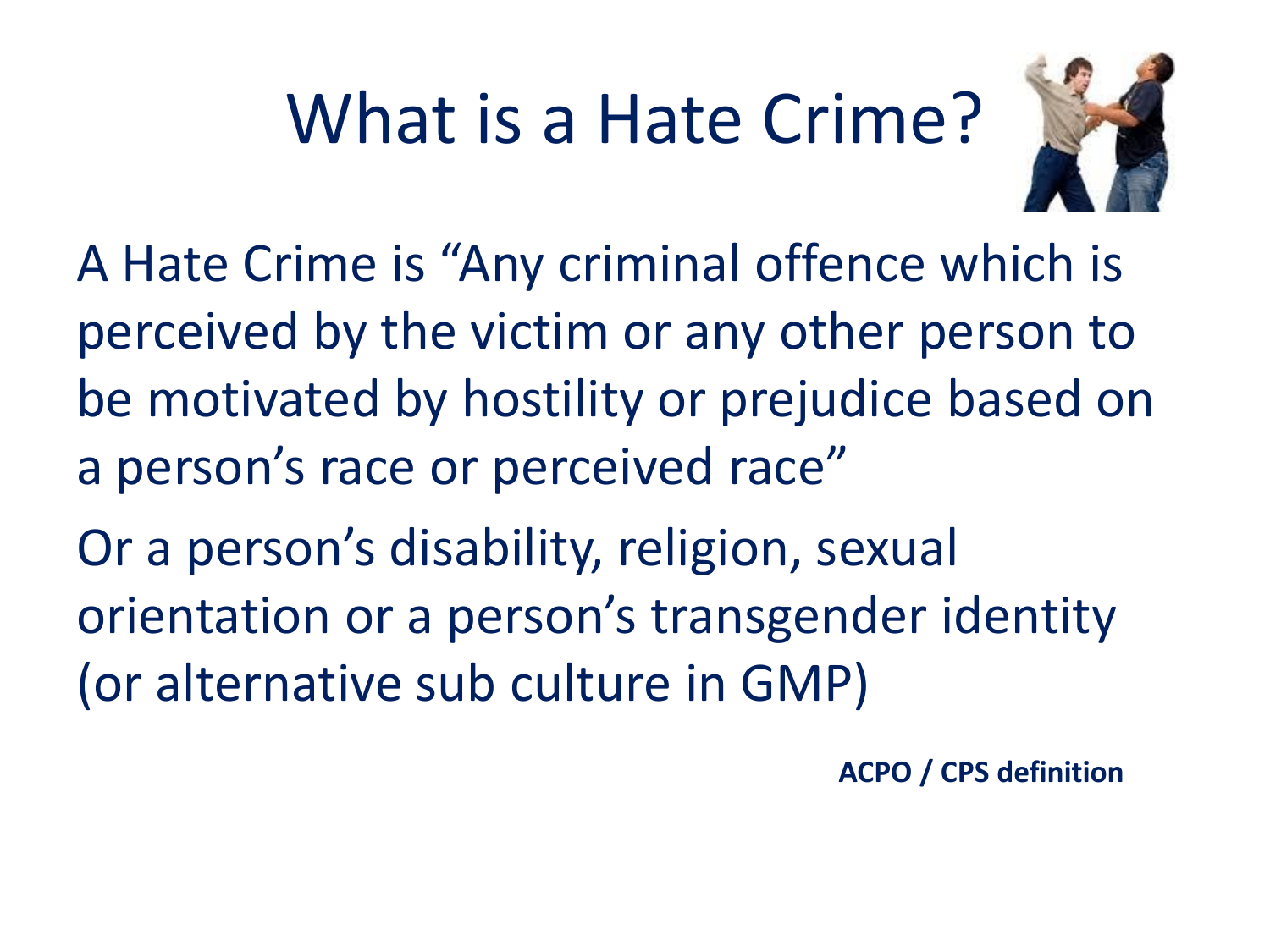### Victims of Hate Cri[me](http://en.wikipedia.org/wiki/File:Jody-dobrowski.jpg)



Brent Martin 23 years old

Died August 23rd 2007

Victim of Disability Hate Crime

The 3 defendants were given between 15 and 22 years imprisonment.



Anthony Walker aged 18

Died 29<sup>th</sup> July 2005

Victim of Racist Hate Crime

Defendants given life



Jody Dobrowski aged 24 Died 14th October 2005 Homophobic Hate Crime

Defendants were both sentenced to 28 years imprisonment

This was a landmark case in Britain, where Section 146 of the [Criminal Justice Act](http://en.wikipedia.org/wiki/Criminal_Justice_Act_2003)  [2003](http://en.wikipedia.org/wiki/Criminal_Justice_Act_2003) was utilised in sentencing the killers.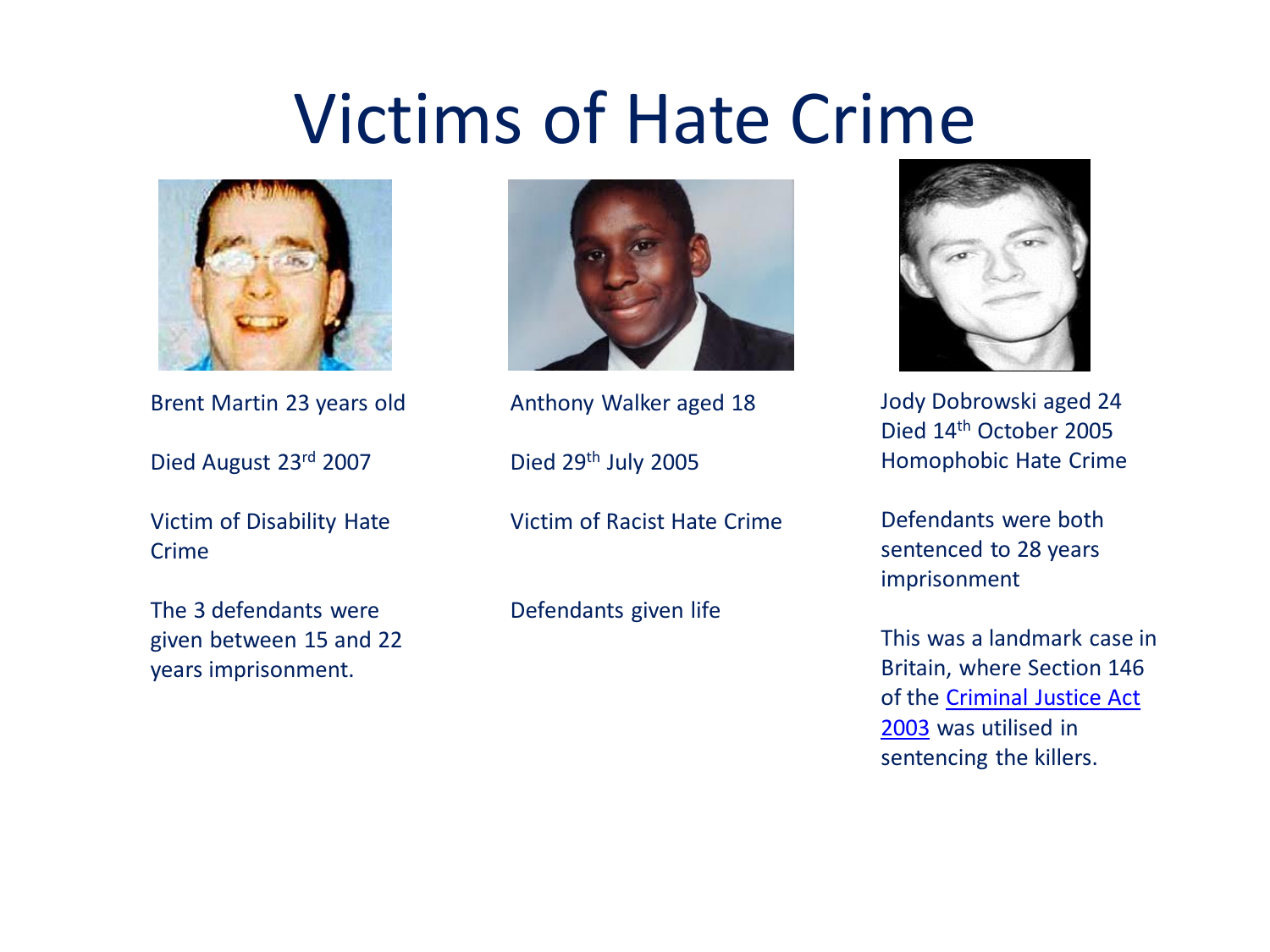### Increasing sentences for Hate Crimes section 146

#### **146 Increase in sentences for aggravation related to disability, sexual orientation or transgender identity**

(1) This section applies where the court is considering the seriousness of an offence committed in any of the circumstances mentioned in subsection (2).

(2) Those circumstances are—

(a) that, at the time of committing the offence, or immediately before or after doing so, the offender demonstrated towards the victim of the offence hostility based on—

(ii) a disability (or presumed disability) of the victim, …

(b) that the offence is motivated (wholly or partly) —

(ii) by hostility towards persons who have a disability or a particular disability ..

**(3) The court—**

**(a) must treat the fact that the offence was committed in any of those circumstances as an aggravating factor, and**

**(b) must state in open court that the offence was committed in such circumstances.**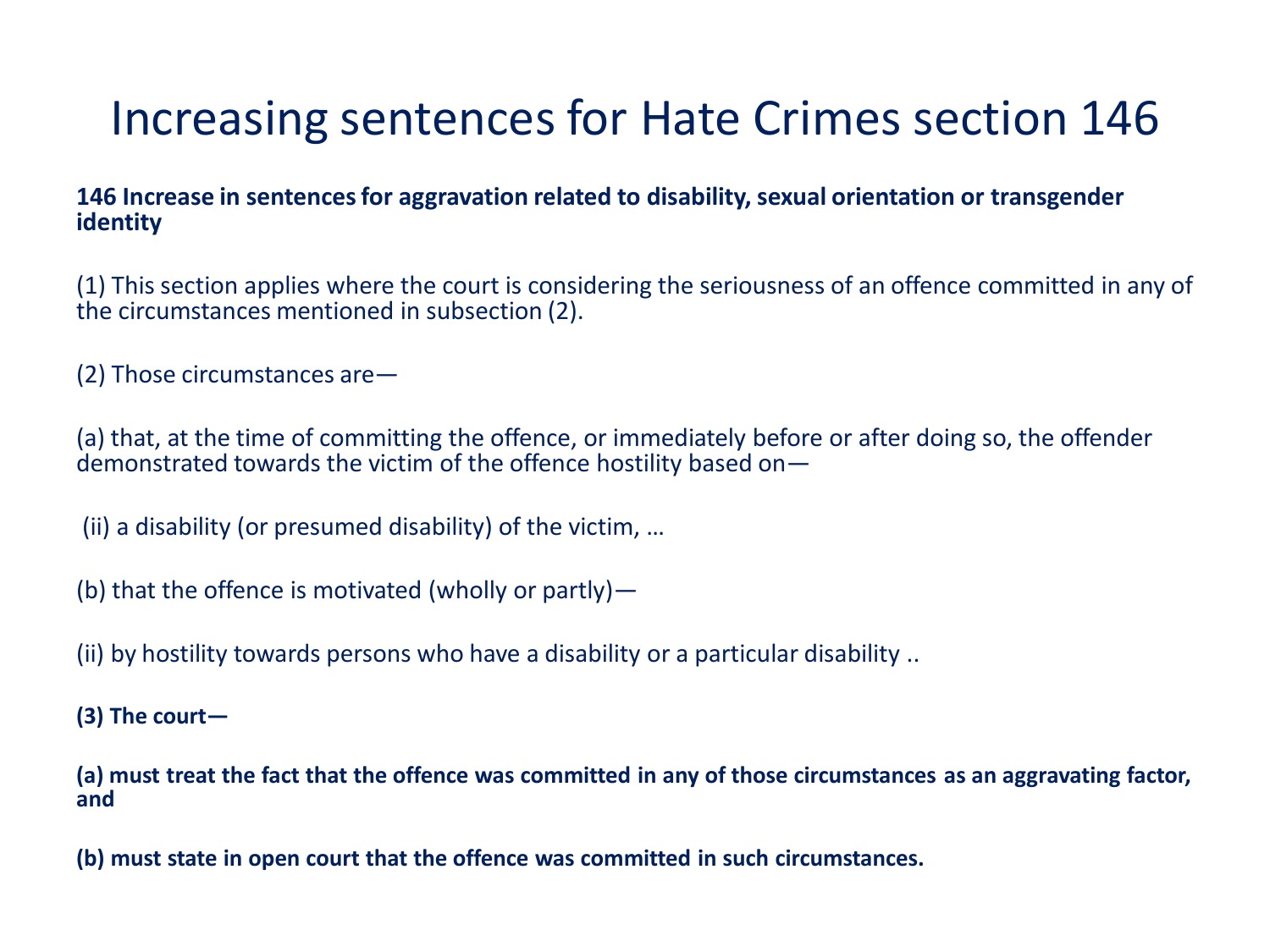#### Increasing sentences for Hate Crimes section 145

#### **THE AGGRAVATED OFFENCES**

The CDA (Crime and Disorder Act) creates separate racially or religiously aggravated versions of certain "basic" criminal offences.

#### **These aggravated offences have higher maximum sentences than their basic equivalents.**

Section 28(1) of the CDA provides that an offence is racially or religiously aggravated if:

(a) at the time of committing the offence, or immediately before or after doing so, the offender demonstrates towards the victim of the offence hostility based on the victim's membership (or presumed membership) of a racial or religious group; or

(b) the offence is motivated (wholly or partly) by hostility towards members of a racial or religious group based on their membership of that group.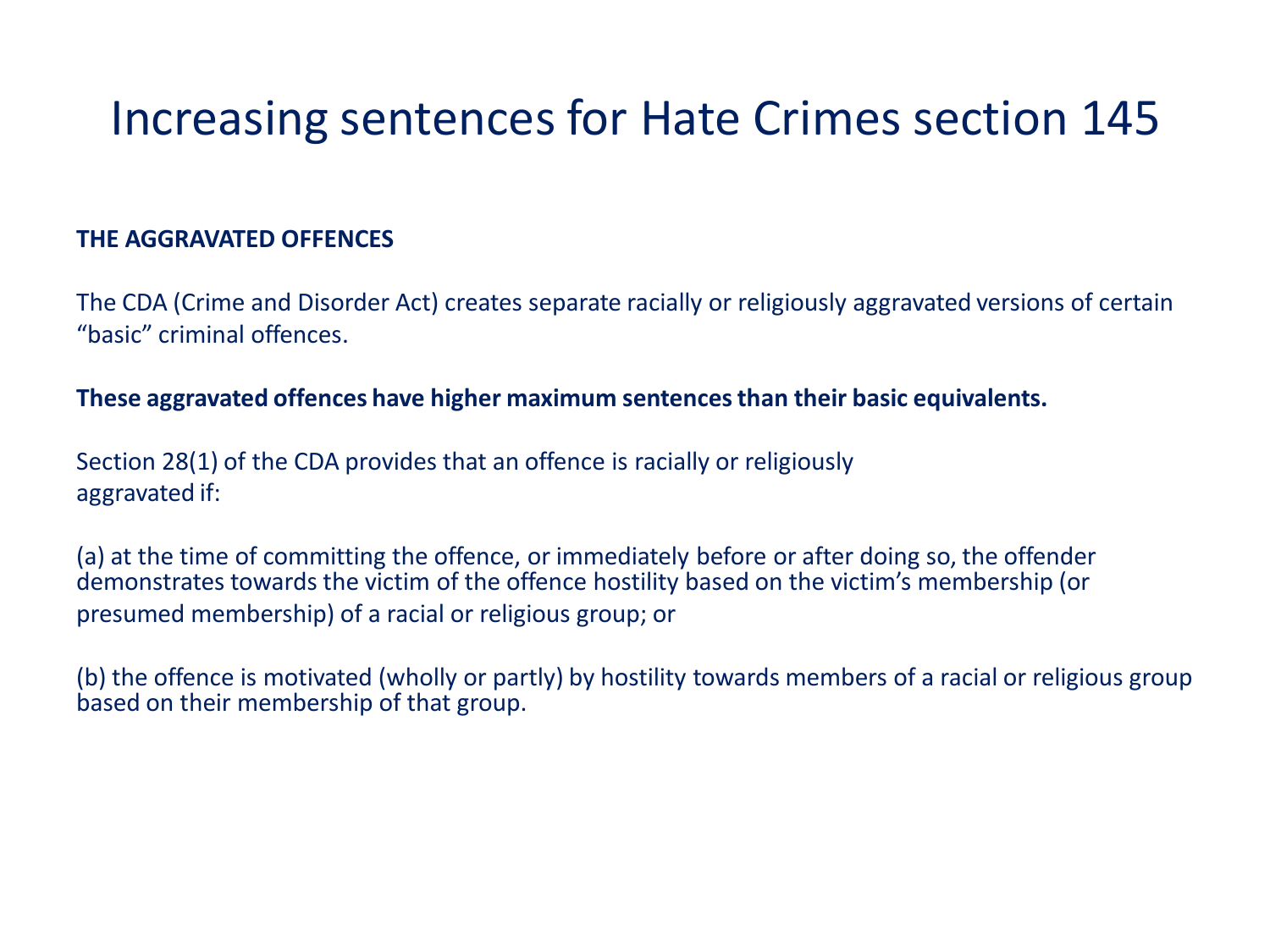### **How do we support prosecutions?**

- Police and CPS jointly run **Witness Care Units**  to keep victims and witnesses informed about their cases.
	- Do to community feedback we have made some changes to how they operate to be more supportive; e.g. easy read letters to witnesses with learning difficulties.
- If we believe that a witness is unlikely to testify we can compel them to appear in court with a **Summons** to support a prosecution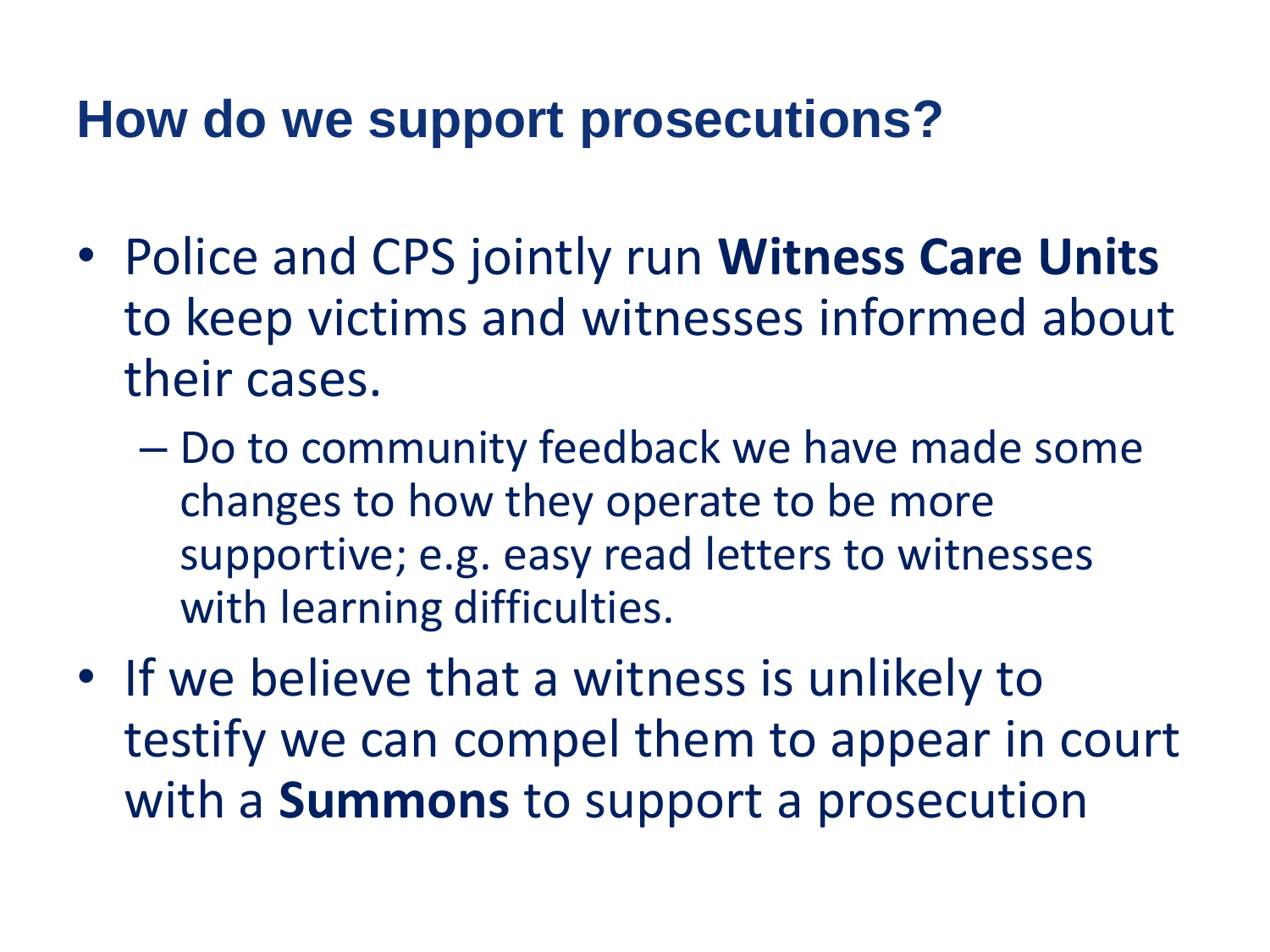### How do we support prosecutions?

- In cases where the victim is vulnerable or afraid of the consequences of testifying CPS can apply to courts for **Special Measures**. These can include:
	- Privacy screens around the witness
	- Evidence by video link
	- Use of separate court entrance
- These services are available to victims of all offences, not just hate crimes.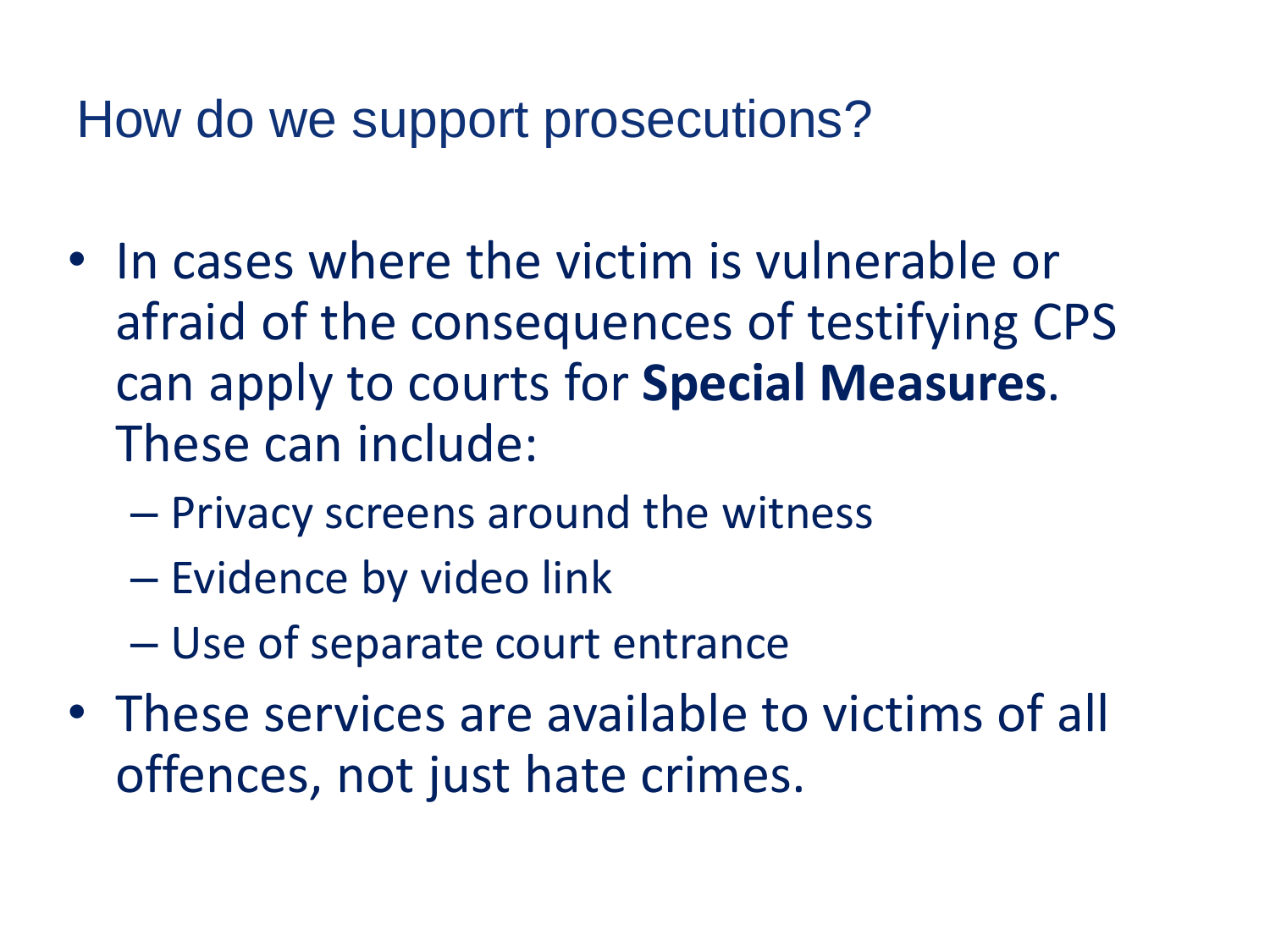# Other Special Measures include..

Special help (called Special Measures) can help people under the age of 17, people who are scared, elderly or disabled, and people who have problems communicating, give the best evidence they can.

They are things like:

- Using a video of their evidence in court
- Answering questions using a live video link from another room in the court
- Clearing the court of people who do not need to be there
- Screens to prevent a witness having to see the defendant
- Someone to help explain the questions or answers if necessary
- Young people and children are looked after by a special witness supporter in court.
- The Witness Care Officer will arrange for you to see the courtroom before the trial. They also try to arrange for young people and children to meet the Judge or Magistrates before the trial.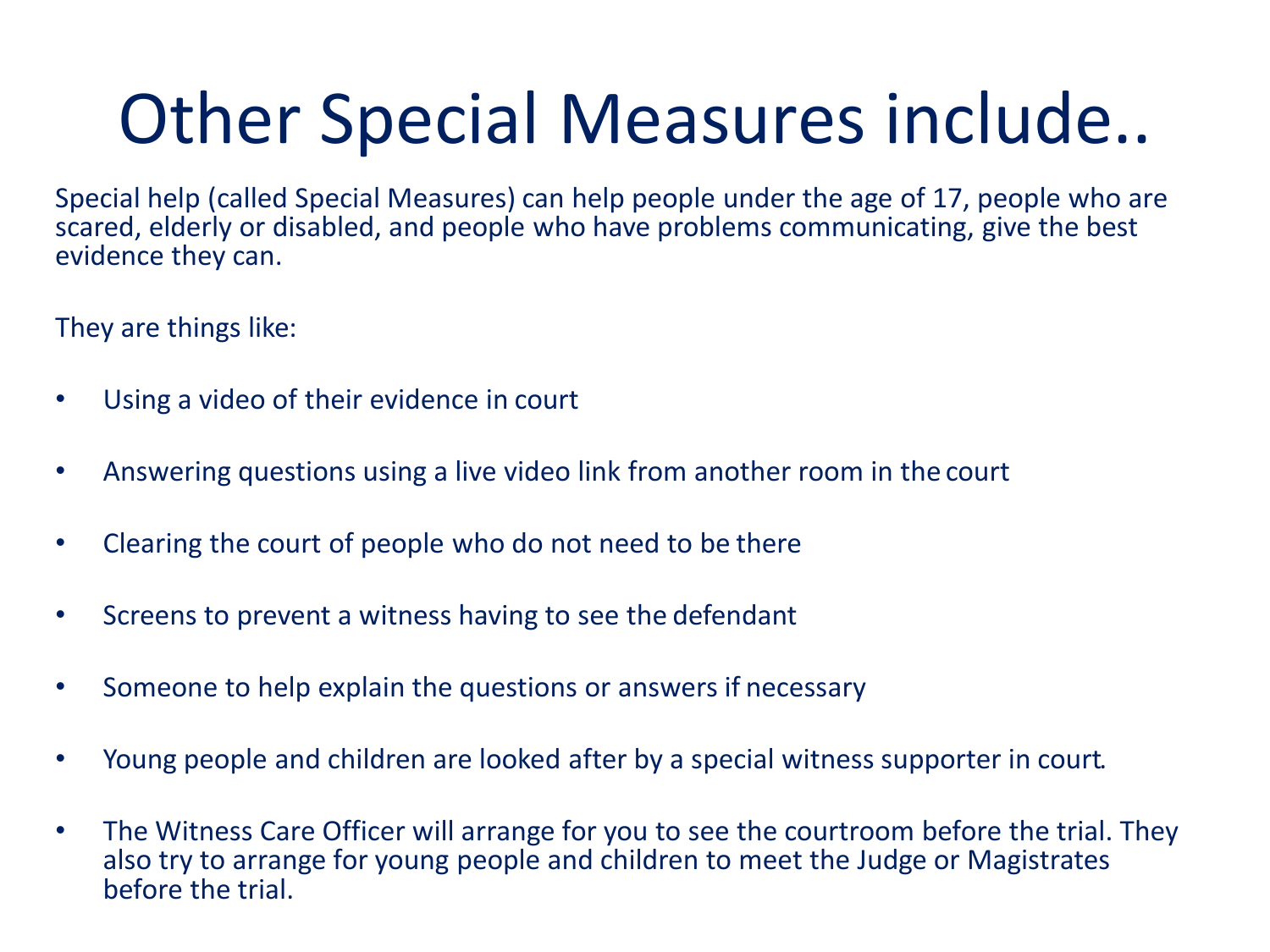### Meeting with the Prosecutor before Court

Other than on the day of the trial to meet with the Prosecutor to look at the statement. Victims do not generally meet with the Prosecutor before. This is in the main because there is a prospect that the defence may say that the victim or witness has been coached and this could prejudice and undermine the case. However, all cases are looked at on a case by case basis.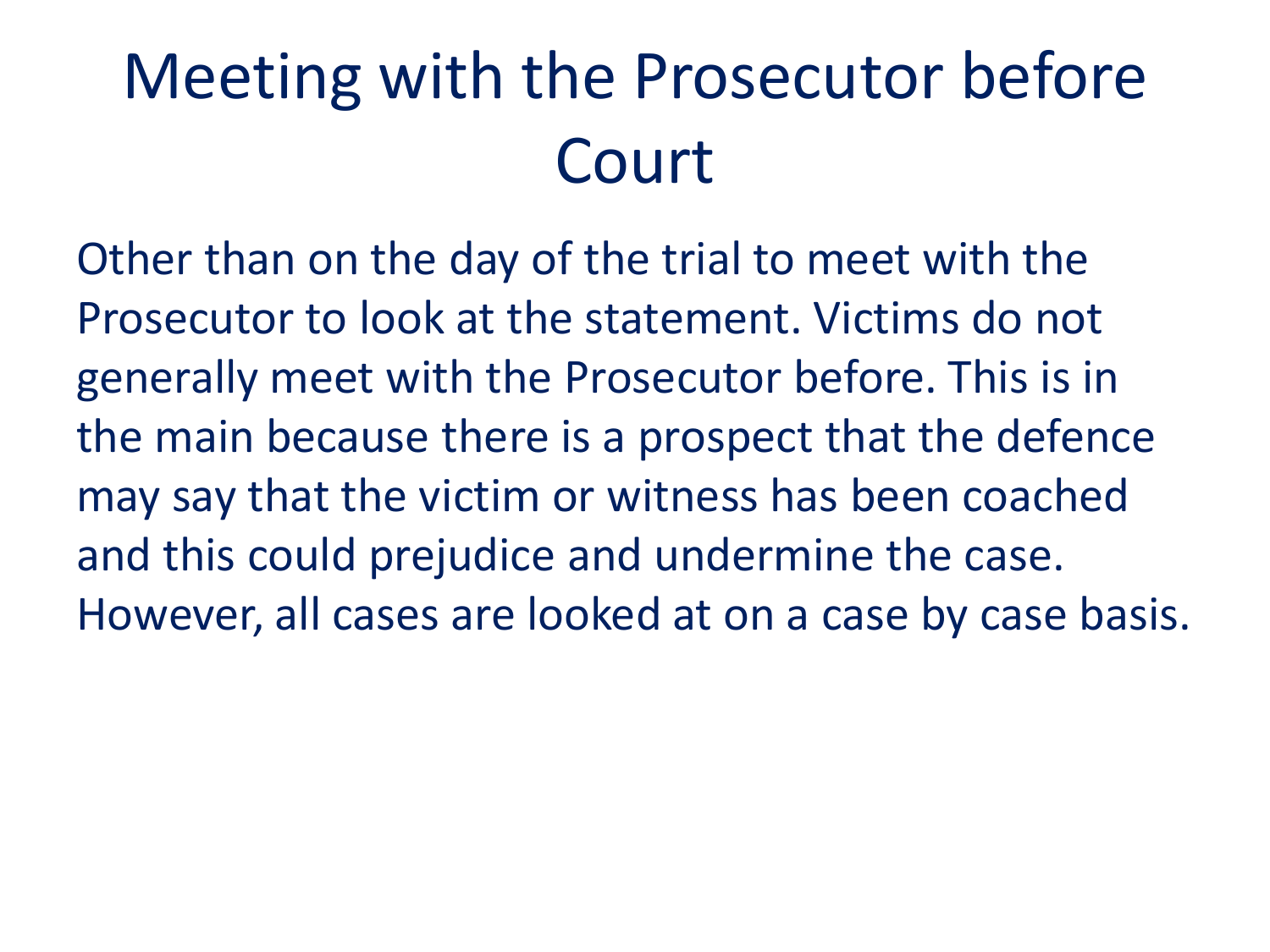### Meeting with the Prosecutor post trial

The outcome of trials is dependent on the verdict of the Magistrate or Jury and so meeting with the Prosecutor post trial doesn't always shed light on how or why the verdict was reached.

The outcome of the trial is generally communicated by Witness Care. Whatever the outcome going through the prosecution process can be a daunting and emotionally exhausting experience for many people and as such organisations including Victim Support are there to provide support to victims throughout the duration of the trial and post trial.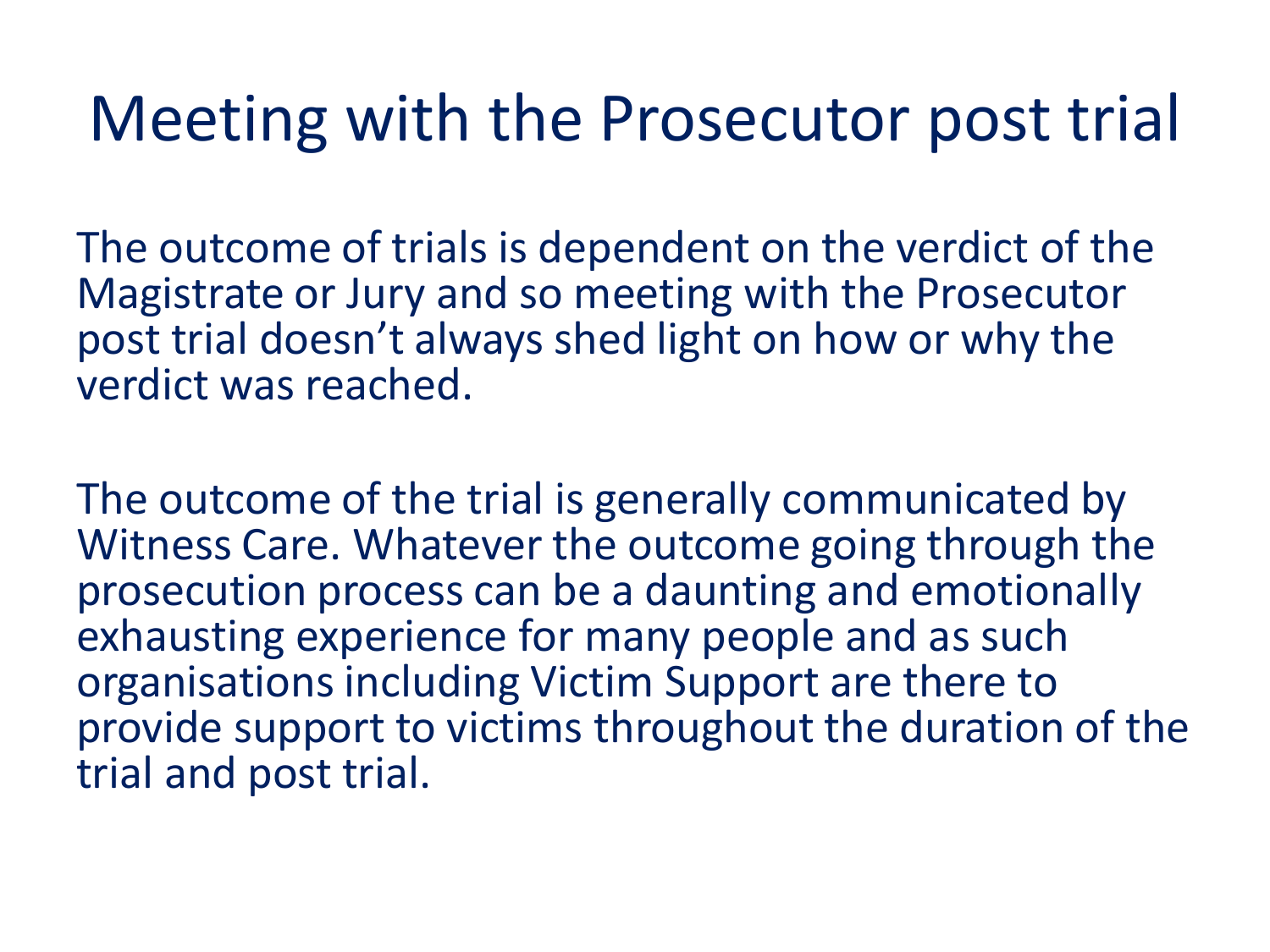# VICTIM RIGHT TO REVIEW

- The right to request a review arises where the **CPS**:
- (i) makes the decision not to bring proceedings (i.e. at the pre-charge stage);or
- (ii) decides to discontinue (or withdraw in the Magistrates' Court) all charges involving the victim, thereby entirely ending all proceedings relating to them; or
- (iii) offers no evidence in all proceedings relating to the victim; or
- (iv) decides to leave all charges in the proceedings to "lie on file"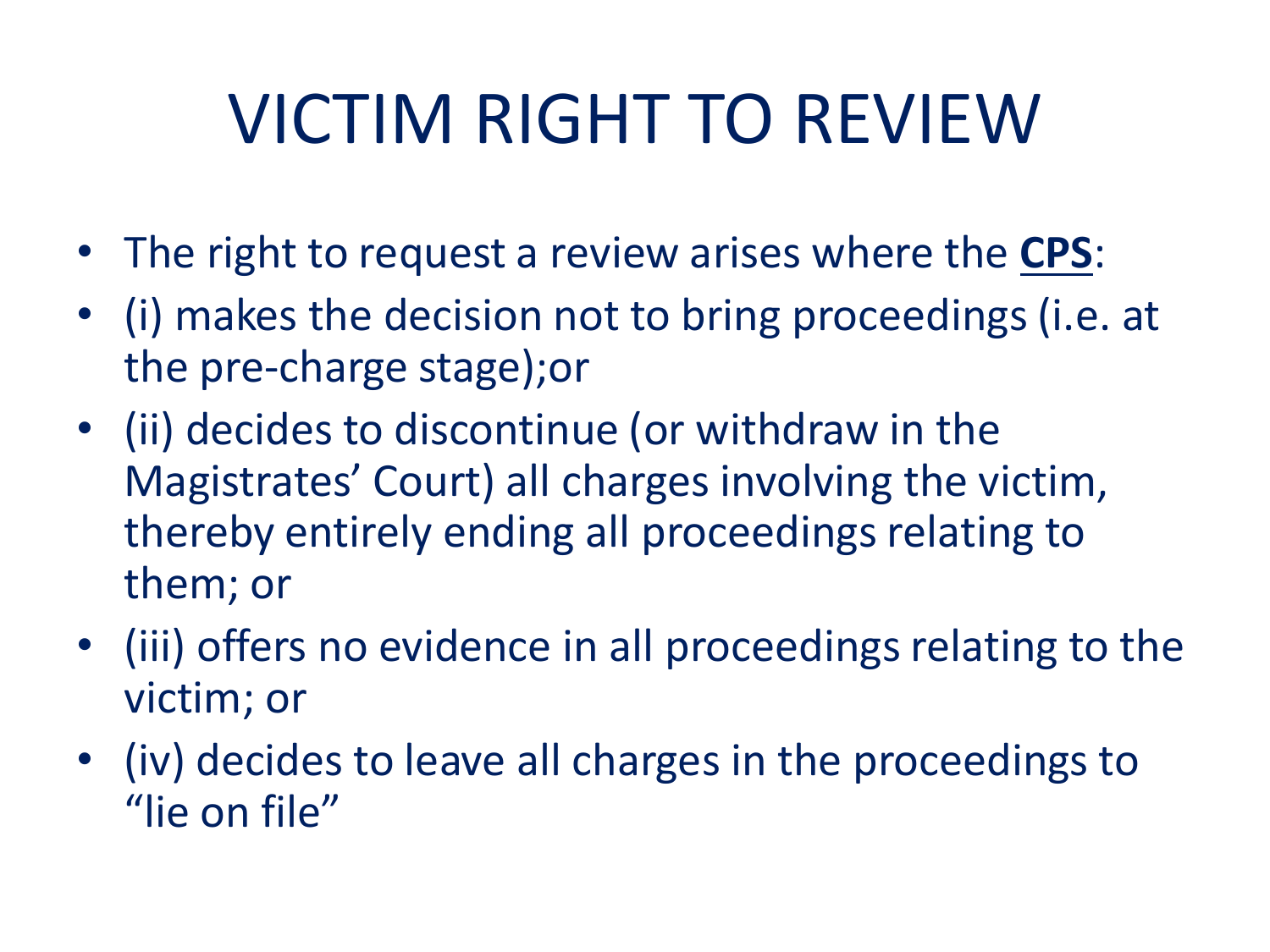# Who Can Use VRR?

- A victim is defined in The Code of Practice for Victims of Crime (Victims' Code),
- as follows:
- 'a person who has suffered harm, including physical, mental or emotional harm or economic loss which was **directly** caused by criminal conduct'.
- This includes:
- close relatives of a person whose death was directly caused by criminal conduct;
- parents or guardians where the main victim is a child or youth under 18;
- police officers who are victims of crime;
- family spokespersons of victims with a disability or who are so badly injured they cannot communicate; and
- Businesses, providing they give a named point of contact."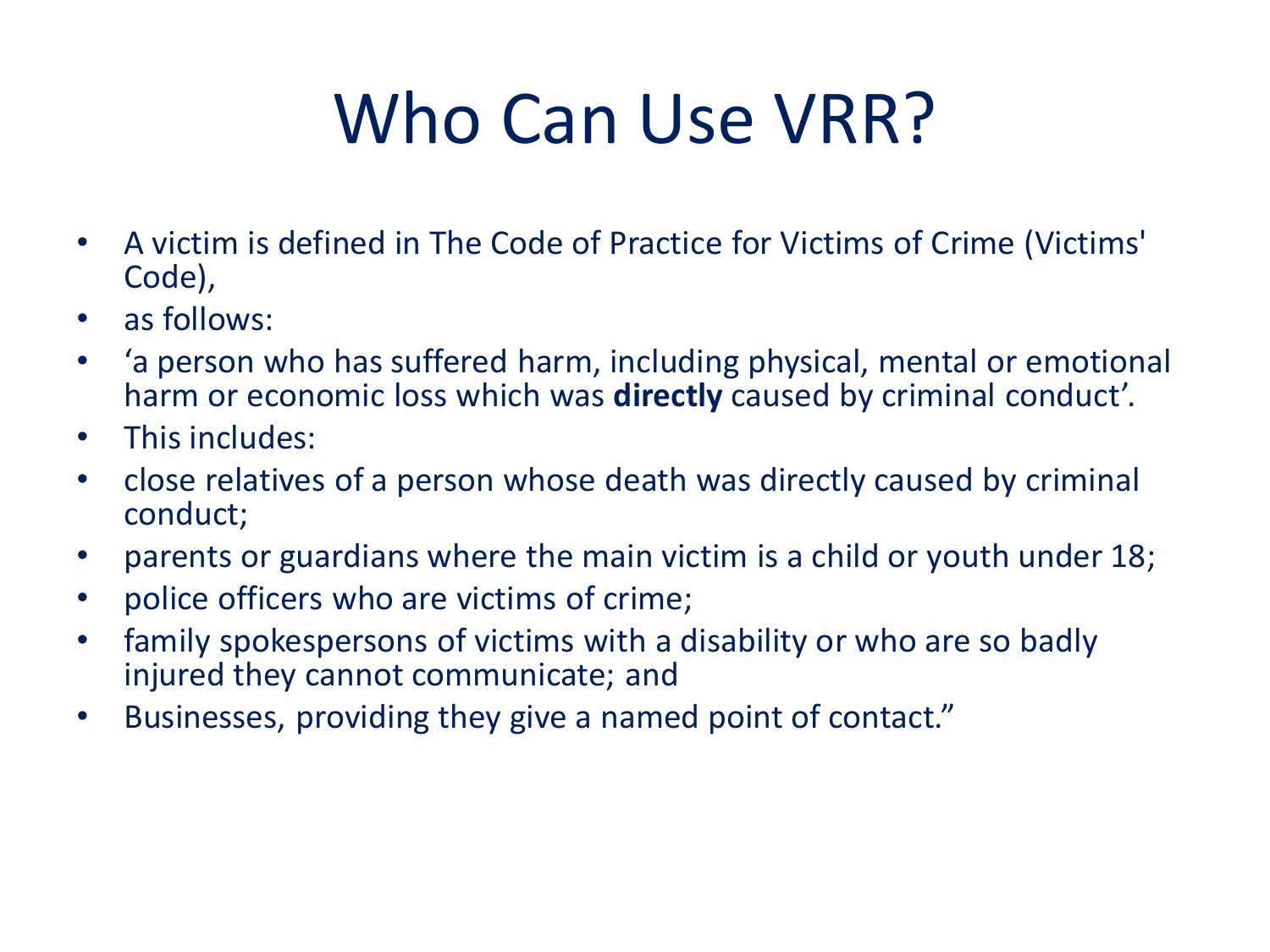### The Process

- Victims will be notified of the prosecution decision not to bring proceedings / bring proceedings to an end. This notification will include the following information:
- $\geq$  (a) the nature of the decision i.e. not to charge or to discontinue proceedings;
- $\triangleright$  (b) whether the decision was made on evidential or public interest grounds.
- If the decision is a 'qualifying decision', the notification will confirm that the victim is eligible to seek a review under the scheme and will provide sufficient information to enable the victim to decide:
- $\triangleright$  (a) Whether or not they wish a review to take place.
- $\triangleright$  (b) If they do want a review what steps they need to take.
- The only action a victim need take is to notify the CPS of their request for review. Victims will be provided with contact details of the relevant CPS office in order that they can make contact by their preferred means.